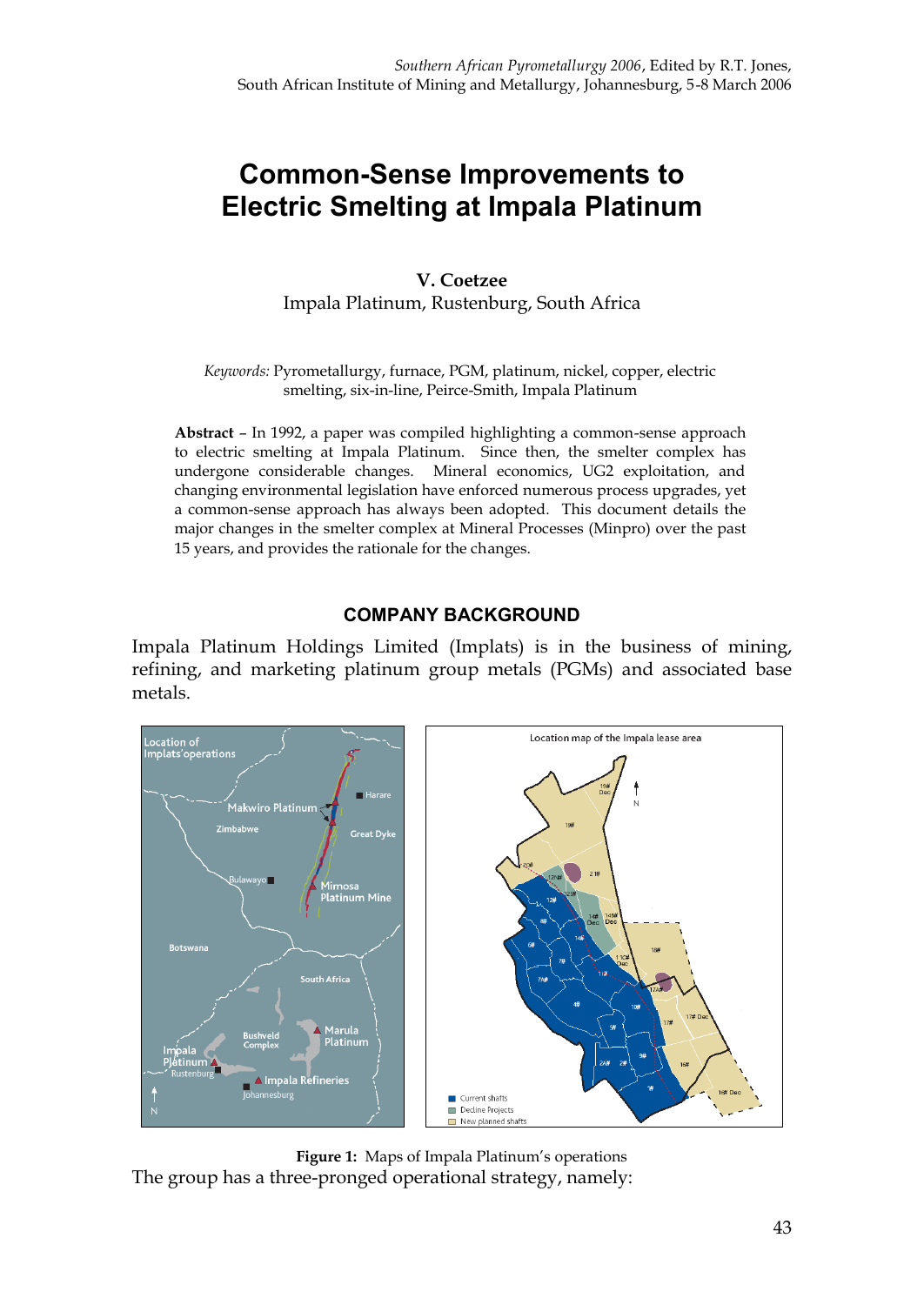- · Mine-to-market operations, where Implats has operations on the Bushveld Igneous Complex (BIC) in South Africa (on the Western Limb – Impala Platinum Limited, and on the Eastern Limb – Marula Platinum), and the Great Dyke in Zimbabwe (Zimplats, which is listed on the Australian Stock Exchange)
- · Impala Refining Services (IRS) which was established as an entity in 1998 to take advantage of the group's smelting and refining infrastructure
- · Strategic alliances and investments with other players in the industry, vital to the Implats growth strategy

# **Impala (Rustenburg operations)**

Impala Platinum Limited, the group's primary operating unit, has operations based some 25 km north of the town Rustenburg, located in the North West Province, with refining operations performed in the East Rand town of Springs, Gauteng. This unit contributes more than 60% of the total Implats production and approximately three quarters of the net profit. Growth in Rustenburg has continued, and the unit currently produces 1.2 million ounces (Moz) of platinum (1.9 to 2.0 Moz PGMs) annually, operating with 13 shaft systems and 5 declines (covering a total area of 250 km2), 30 run-of-mine mills (17 Mt milled), and two immersed arc electric furnaces (0.8 Mt smelted at the Mineral Processes complex).

## **Ore types mined**

The world's largest known deposits of PGMs are concentrated in the Bushveld Igneous Complex (BIC), which extends for more than 400 km in the northern parts of South Africa. The BIC system is divided into an eastern and western lobe, and includes two major narrow-seamed reefs exploited by Impala, namely the Merensky reef and the UG2 reef. The Merensky reef, which is estimated to contain some 17 000 tons of PGMs, generally has more sulphides than the UG2 reef. The UG2 reef, which is more consistent throughout the BIC, generally contains much higher levels of chrome than the Merensky reef, and significantly less base metals.

The UG2 reef is believed to contain PGM reserves twice as large as those of the Merensky reef, and is consequently receiving more attention in present operations, with the depletion of Merensky reserves, which have been successfully exploited since the late 1920s. The increased tonnages of UG2 ore have been providing challenges in smelting or furnace processing, as a result of the increased chrome content. The changes in mining and concentrating strategies have also led to a need to consider different smelting approaches, although the fundamentals have not changed much.

# **Concentrating**

Ore is delivered from underground via a rail network of 92 km to two concentrator plants: the Central Concentrator, comprising the Merensky and MF2 Sections, and the UG2 Concentrator.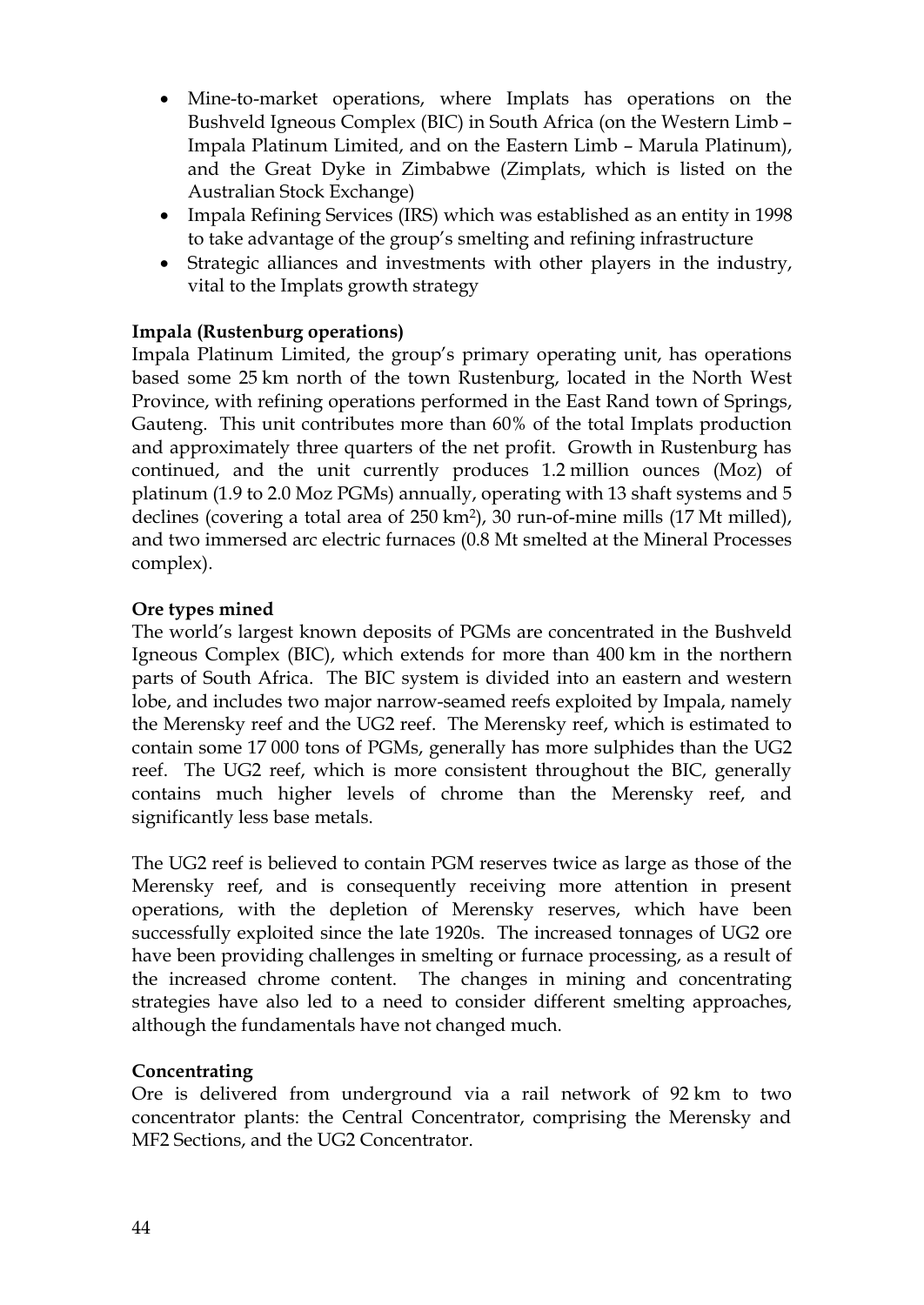Merensky ore is crushed to a top-size of 150 mm by jaw crushers, prior to delivery to the silos. The 15 Merensky Mills run in parallel as 15 single-stage run-of-mine ball-milling circuits with single-stage hydrocyclone classification. The milling circuit is followed by a single-stage bulk sulphide flotation circuit. Two flotation banks are run in parallel, receiving feed from 8 and 7 mills respectively.

With the current circuit design, the Merensky plant recoveries are strongly dependent on mass pull. Increased tonnages, together with mechanised mining, have resulted in a steady decrease in head grade over the past decade. In an effort to maintain metal recovery, plant mass pulls have steadily increased to the current level of 5%. This, coupled with the substantially improved throughput of the mills, has resulted in larger volumes of concentrate sent to the smelter. In an effort to reduce concentrate volumes, a second stage of flotation is currently being tested on the Merensky plant.

UG2 ore is largely processed at the UG2 plant, with the excess being taken up at the MF2 plant, along with some Merensky and all the opencast material. The UG2 plant consists of two primary autogenous mills which both receive run-ofmine ore. The mill discharge is screened, and this effects the ore separation for which the circuit is known: the screens separate the chromite-rich fraction from the silicate-rich fraction. The fine, chromite-rich material reports to the undersize, along with about 90% of the PGMs, and is therefore known as the high-grade fraction. The remaining 10% of the PGMs are associated with silicates, and report to the screen oversize with the coarse silicate, or low-grade, fraction. The high-grade fraction is treated through a classic MF2 circuit, with the low grade treated in a MF1 circuit, similar to the Merensky ore.

The conversion of the UG2 plant to an open-circuit primary milling operation has led to more efficient milling of the high-grade fraction, and has reduced over-grinding of chromite. The effect of this has been seen as a reduction in chrome in concentrate, and an associated increase in PGM recovery. However, increased throughput at the UG2 plant has actually resulted in a larger quantity of chromite being processed at the smelter.

# **Smelting**

A simplified metallurgical flowsheet of the Minpro smelting complex is shown in Figure 1. Electric smelting is still believed to be the most economical option to treat the flotation concentrate, when compared to hydrometallurgical alternatives. This belief stems mainly from the relatively low mineral (base metal) content of the concentrate. Flotation concentrate is treated together with IRS toll concentrates, through a thickening circuit to maximize on water recovery, and to facilitate blending. The thickened product is fed to four operational coal-fired Niro-technology spray-drying units, where an almost bone-dry product is pneumatically discharged to silo storage units. Two rectangular six-in-line furnaces, with a combined power of 73 MW, are used for sulphide concentration.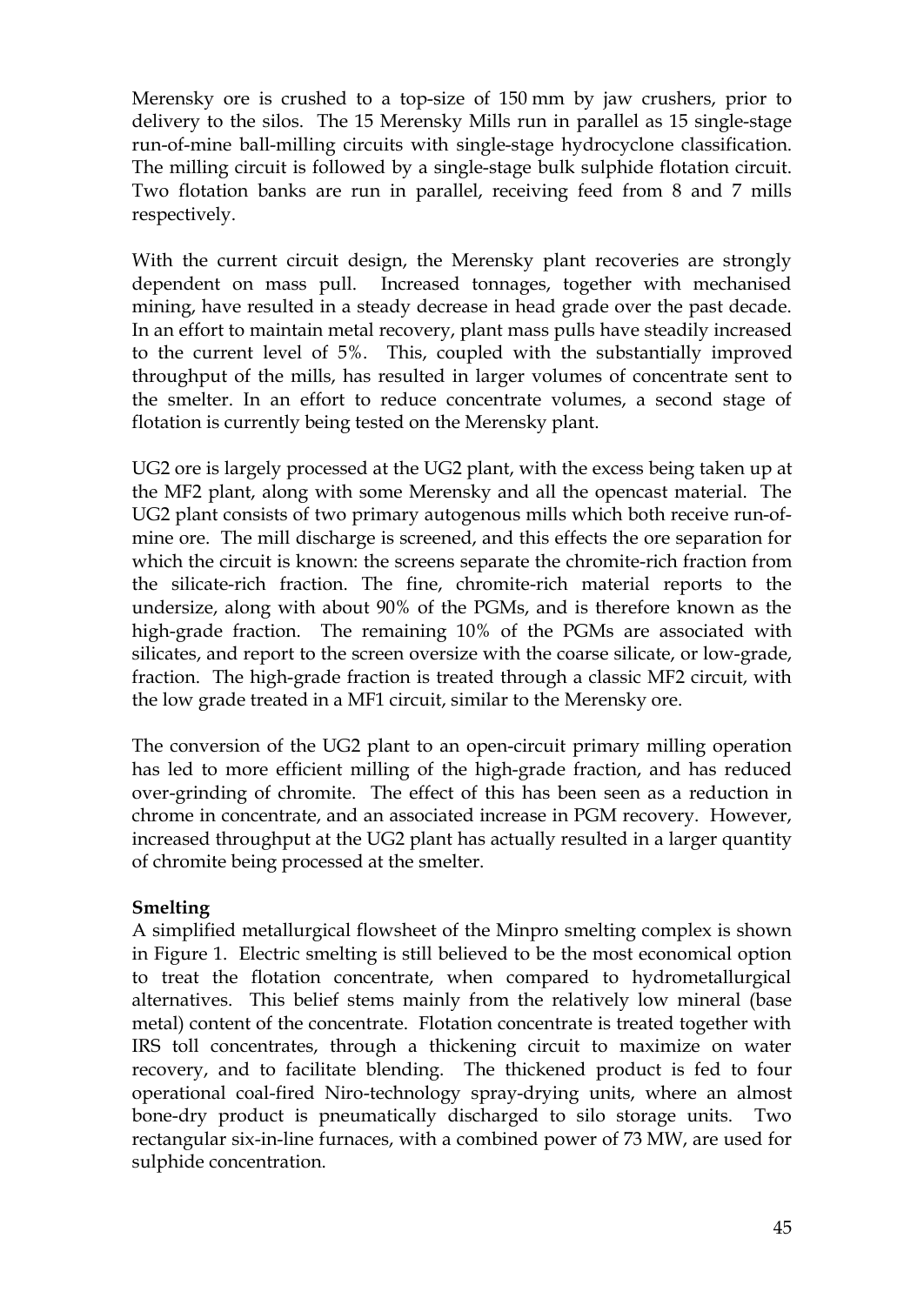

**Figure 2:** Simplified flowsheet of the Impala Platinum smelter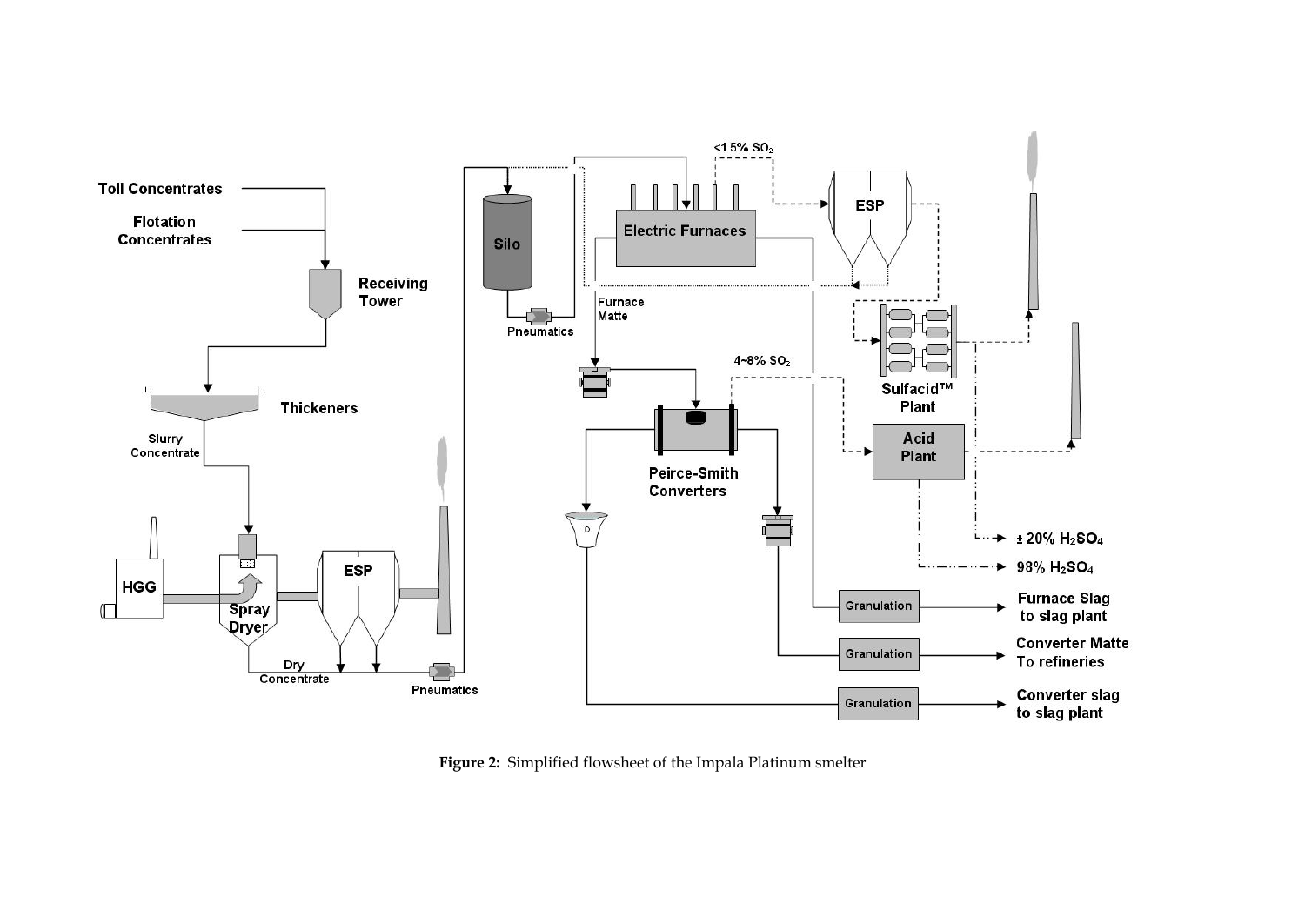The sulphide matte (which is the PGM carrier) is further concentrated through iron removal in Peirce-Smith converters.

|               | <b>TYPICAL CONVERTER MATTE ANALYSIS</b> |                        |         |  |  |  |  |  |  |
|---------------|-----------------------------------------|------------------------|---------|--|--|--|--|--|--|
| <b>Nickel</b> | 46.7%                                   | Iron                   | 0.5%    |  |  |  |  |  |  |
| Copper        | 31.0%                                   | Sulphur                | 20.5%   |  |  |  |  |  |  |
| Cobalt        | 0.3%                                    | PGE & Minor impurities | $< 1\%$ |  |  |  |  |  |  |

**Table I:** Typical converter matte analysis

A low furnace matte fall enables converting redundancy, as only three to four of the six available Peirce-Smith converters are in operation at any time, allowing for enough turnaround flexibility. Off-gases withdrawn from the electric furnaces, generally containing below  $15\,000$  ppm  $SO<sub>2</sub>$ , are treated in a Sulfacid<sup>™</sup> process. The process utilises activated carbon as a catalyst, to produce a weak sulphuric acid solution with concentrations less than 20% H2SO4. The stronger off-gas stream, removed from the Peirce-Smith converters, is treated in a conventional single catalysis, single absorption Lurgi-designed acid plant with  $SO_2$  (40 000 – 80 000 ppm) fixated in a 94 – 98% H<sub>2</sub>SO<sub>4</sub> product. All sulphuric acid products are sold over the fence to an adjacent fertiliser producer.

# **SMELTER EXPANSION**

Table II displays the sequencing of major capital events at the Minpro smelter complex. Little capital was employed during the 1990s, while exciting growth with a variety of projects is evident thereafter. The majority of the projects have been aimed at either increasing production, reducing gaseous and particulate emissions, or simply improving efficiency.

**Table II:** Chronological sequence of major capital projects at the Minpro smelter

|           | Sequence of major plant installations over the past 15 years |  |
|-----------|--------------------------------------------------------------|--|
| $\bullet$ | 1991: 28 MW spray dryer and 30 MVA furnace                   |  |

- · 1996: Concentrate pneumatics installed for furnaces 2 & 4
- 2000: Upgraded furnace off-gas ESPs
- · 2000: Two new 12' x 24' Peirce-Smith Converters and an Acid plant capacity upgrade
- · 2001: New 38 MVA Furnace and 1800 ton feed silo
- 2002: Sulfacid™ plant installation
- · 2003: 32 MW Spray dryer, 50 t/h high-rate thickener and 1800 ton feed silo
- 2004: New converter matte granulation facility
- · 2006: Toll business off-loading and sampling installation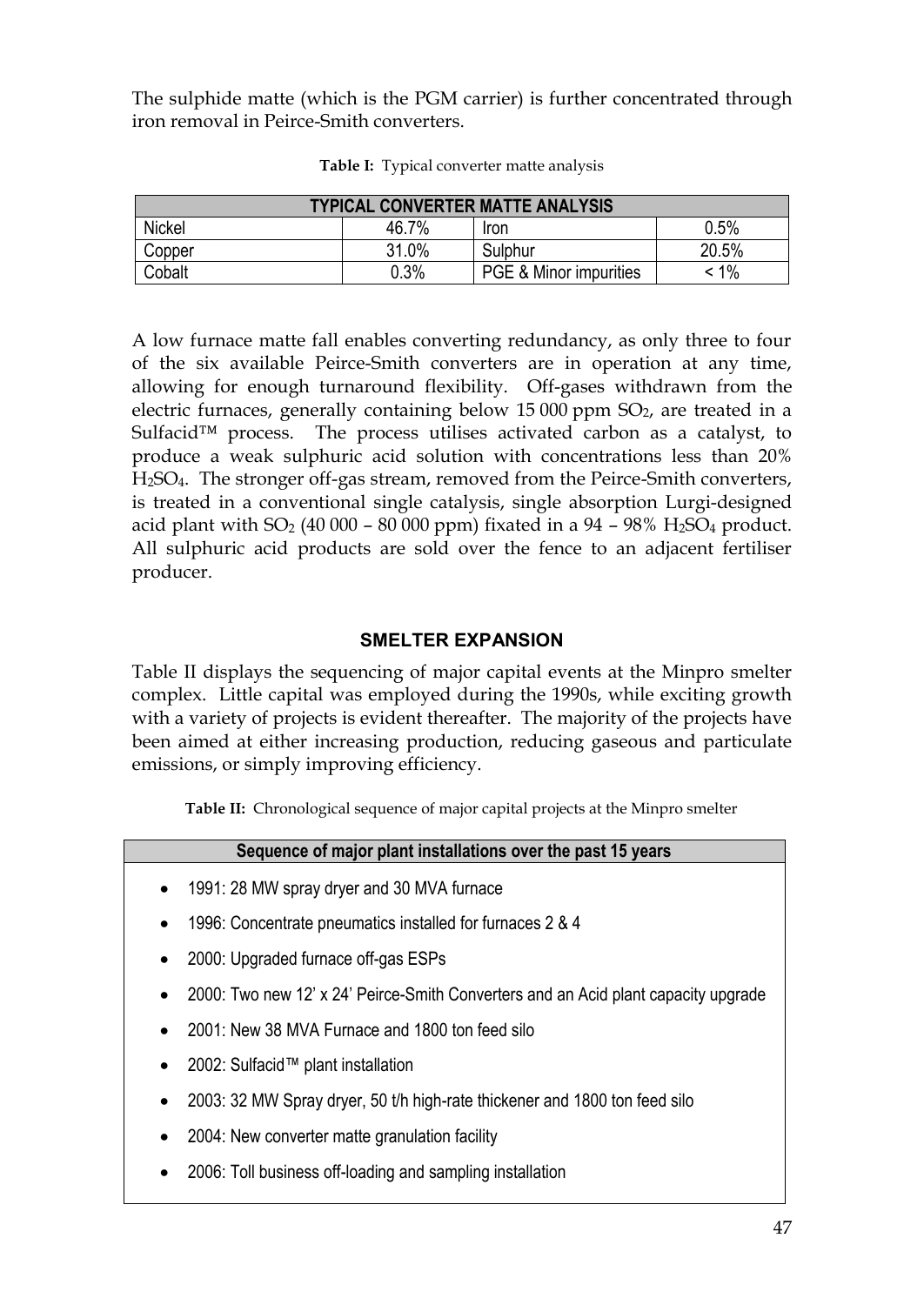The remainder of the document is focused on the common-sense approach followed in all capital expansions: approaching improvement through incremental advances, without adding unnecessary process risks.

# **FURNACE FEED PREPARATION SYSTEMS**

# **Niro-Spray Dryer Design**

During the 1970s, a technology change from drum filters and turbo-tray dryers to Niro-spray dryers was systematically introduced. The change was initiated because of a number of problems associated with the handling and subsequent charging of moist concentrates to the furnaces. The main problems included filter-medium blinding, concentrate hang-ups, feeder blockages, and furnace 'blow-backs' resulting from the generation of steam in the furnaces. These were major concerns both in terms of production and safety.

The 28 MW spray dryer installation in 1991 (double the capacity of the previous largest dryer) was done with some design improvements. The hot-gas generator type chosen was a type 'L' travelling-grate stoker, which was the same as the preceding installation. The main difference in design was automatic hydraulic speed control on the grate. The automation allowed for better dryer throughput control, without compromising on coal-combustion efficiencies. Changes made on the drying chamber included replacing the annular internal air-cooled ducting with an internal refractory-insulated mild steel ducting; the installation of a thick-walled mild steel drying chamber; the change to fibreglass of the material of construction of the stack; and changes to the air-disperser material and design. The remaining period of the late 1990s saw further incremental improvements to the drying circuits.

As part of an expansion plan, the largest dryer to date (a 32 MW spray dryer) was constructed in 2002. A decision was made to step away from the grate-type stoker, and revert back to a fluid-bed hot-gas generator, which was used in the first spray-dryer installation. The change in HGG type was aimed at raising efficiencies through ensuring complete coal combustion. A number of modifications were made to the older fluid-bed type design.

The fundamental difference was the emergency stack being positioned directly above the HGG (forming part of the HGG) as opposed to a separate emergency stack. This eliminated the need for two critical shut-off dampers to be positioned in the extreme heat zone (900ºC), and has subsequently reduced the energy losses resulting from inadequate sealing around dampers. It also reduced the likelihood of damper failure and maintenance resulting from the dampers warping, and has consequently improved dryer availabilities. The positioning of the emergency stack also allowed for improved temperature control to the drying chamber, without compromising on fluid bed air flow rates (thus significantly reducing the probability of bed sintering), by introducing cool air through the emergency stack.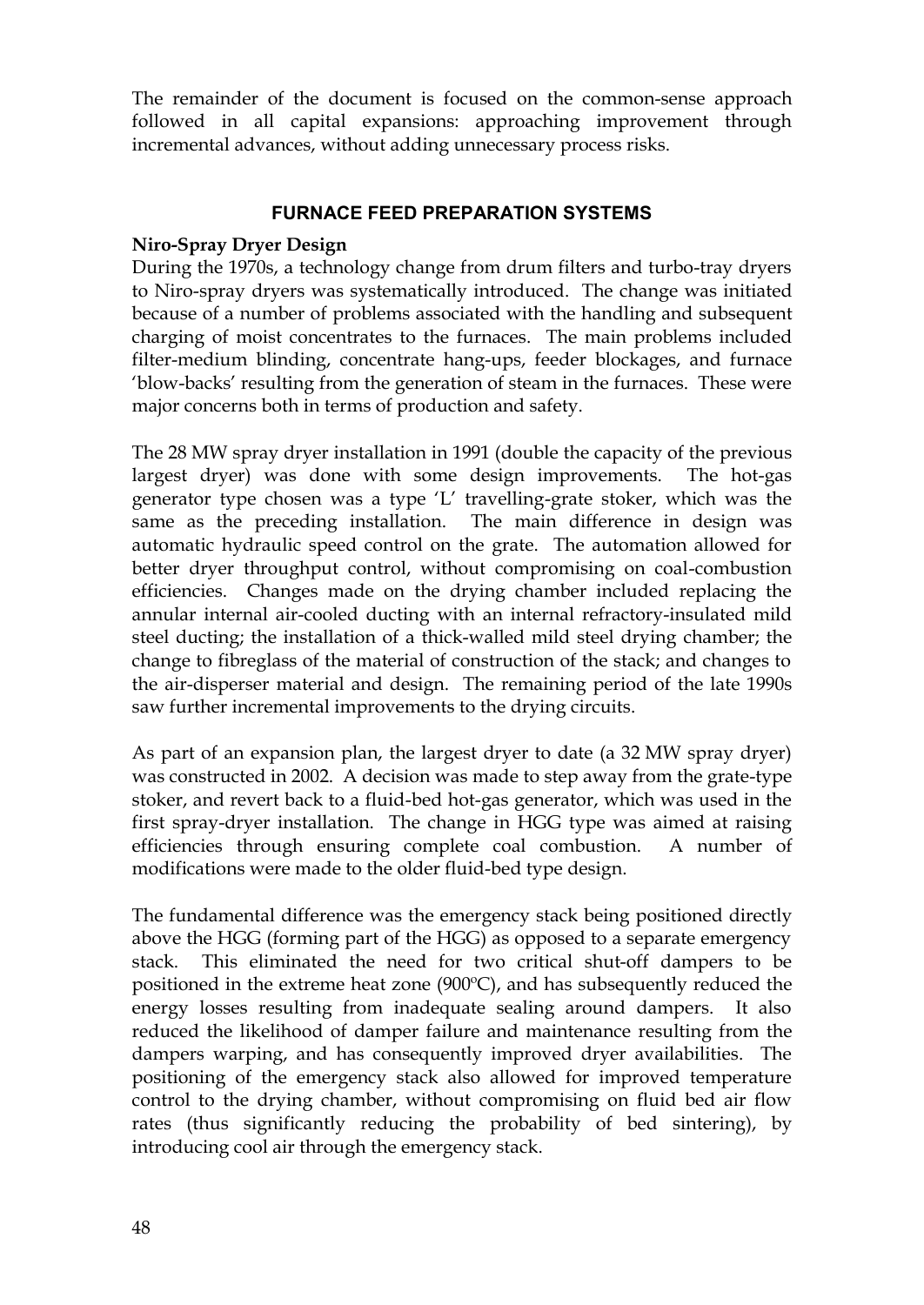In addition to the change in emergency stack positioning, the use of only four thermocouples (from more than twenty) monitoring the entire bed surface area allowed for ease of operation and monitoring. The rate at which the dryer could be brought on-line was also improved with optimized burner design and positioning (the new installation relies on four burners positioned above the bed, as opposed to two burners positioned in the plenum area on the older installation). The substitution of air-dispersers with a vena contracta eliminated problems experienced on the air-dispersers as a result of warping and corrosion. A water trap was also installed, and positioned below the drying chamber, allowing for rapid cooling of the drying chamber during adverse temperature conditions before damage could be inflicted on the chamber and costly atomisers.



**Figure 3:** Illustration of the basic changes made to the new fluid-bed hot-gas generator

The design changes with the last two major dryer installations have been very successful. Further to enjoying the process improvements, efforts were made to raise operating efficiencies and reduce operating costs. The efficiency of a spray dryer is largely dependent on the feed density of the slurry to the dryer, and maximising the feed density lowers unit coal consumption. It was for this reason that emphasis was placed on thickener and slurry circuits to reduce coal consumption, ultimately improving operating costs and reducing gaseous emissions.

#### **Slurry concentrate handling**

Flotation concentrates, together with the majority of the toll concentrates, are thickened in conventional and high-rate thickeners prior to drying. This process takes place in four large concrete thickeners (30 to 35 metres in diameter). The 32 MW spray dryer and 35 metre high-rate thickener introduced a change to thickener and concentrate handling management. With the technological advancements on feedwell design, much higher underflow slurry densities, at lower thickener stock holding, have been achieved. This brought about severe pumping challenges.

Peristaltic pumps were initially installed with the recent dryer, but these proved to be maintenance intensive and costly to operate because of hose failures, pulsation problems, and high glycerine consumption. The peristaltic pumps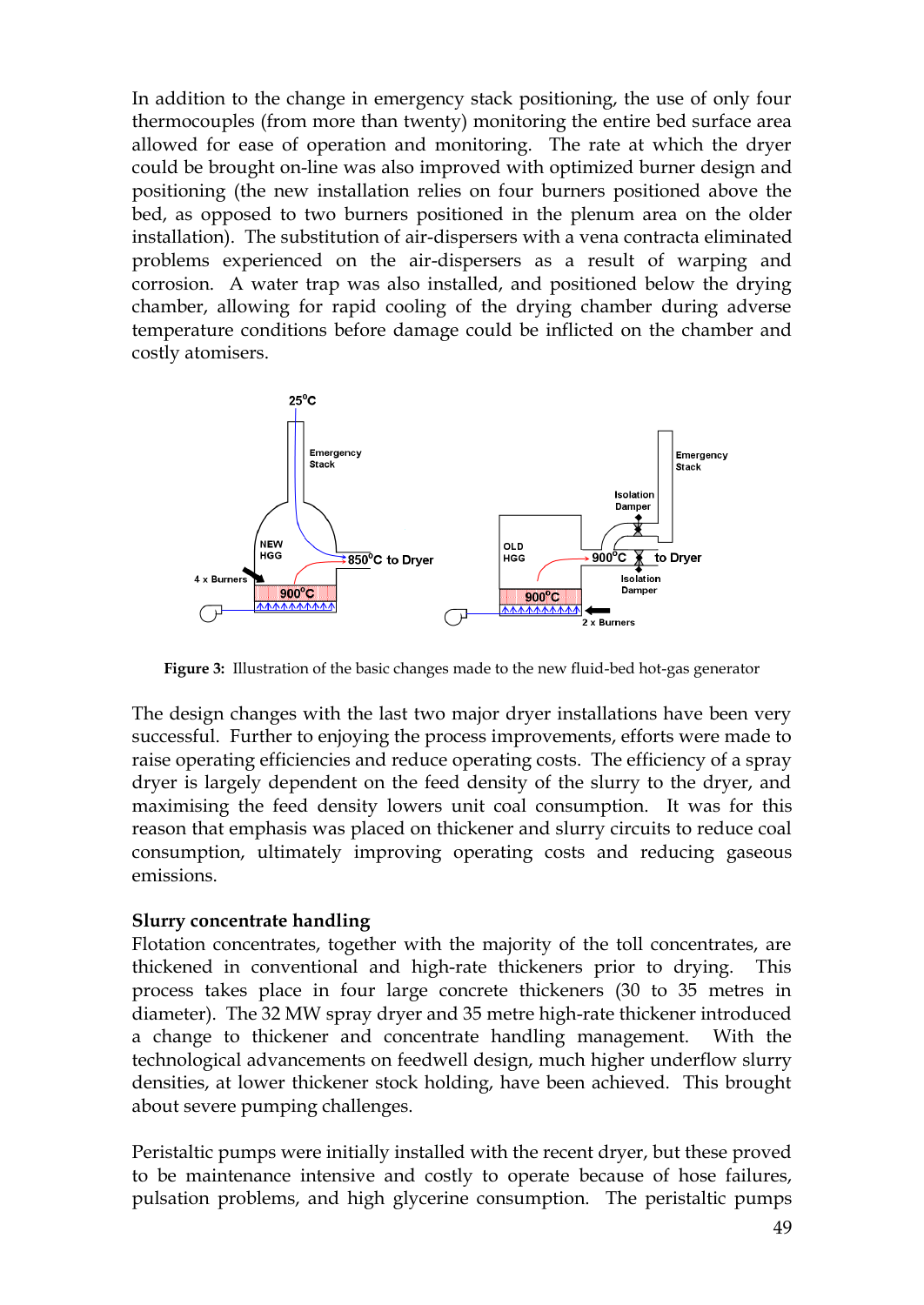were also incapable of providing the required slurry flow rates at elevated densities. (The pump application is difficult, as a static head of around 35 m, at low flow rates of approximately  $30 \text{ m}^3/\text{h}$  are required. This requires most centrifugal pumps to operate far outside the best efficiency point (BEP), and it was for this reason that peristaltic pumps were initially installed.)

As a result of the abovementioned problems, in-depth rheological investigations and slurry characterisation studies were undertaken, in conjunction with a number of pump trials. The investigations have revealed a necessity to bring process consultants on board with pump selection and hydraulic design for non-Newtonian system designs, rather than relying on pump suppliers for specifications. The implementation of the findings from the studies is currently been implemented, and will deliver further process optimization.

#### **FURNACE FEED**

#### **Influence of feed characteristics on furnace operation**

The main change to furnace feed characteristics in the past 15 years has been as a result of the increased amount of UG2 ore mined, as well as the effect of toll concentrates on the feed mix. The rate at which UG2 deposits are being exploited is fast outpacing that of the Merensky deposits. This has accordingly led to a substantial increase in the chromium content, as displayed graphically in Figure 4.



**Figure 4:** Change in furnace feed composition, with specific reference to base metal content, together with chrome concentrations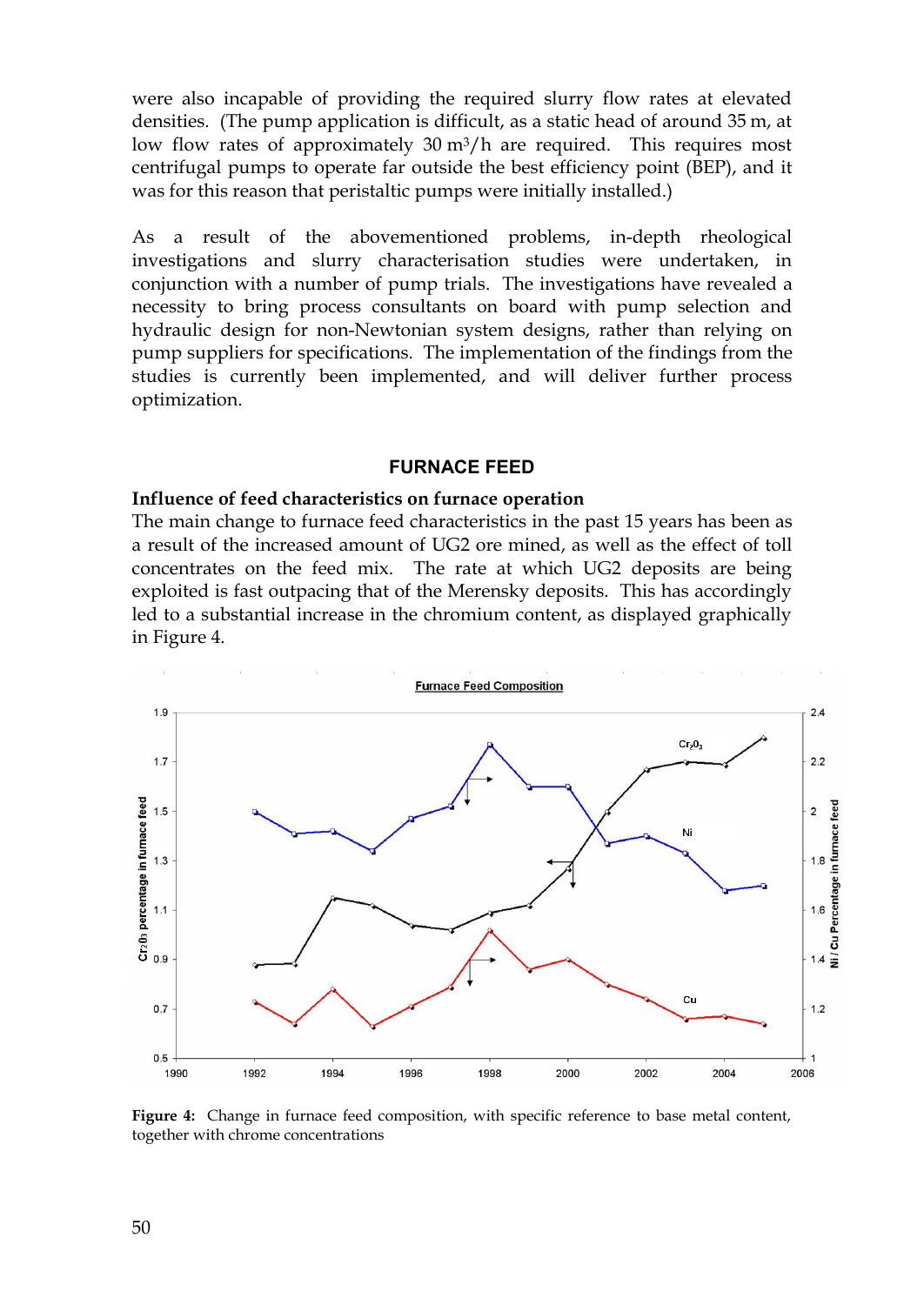# *Negative Effects of Chrome*

Chromium has a limited solubility in the slag, and increased feed concentrations (above the solubility limit) lead to the formation of crystalline chromite spinels. The spinels have a high melting point, and are dense, subsequently settling on the furnace hearth, resulting in reduced furnace volume. Intermediate density accretions typically form a 'mushy' layer between the slag and the matte, resulting in matte entrainment. Increased  $Cr<sub>2</sub>0<sub>3</sub>$ in the furnace matte also leads to chromite / magnetite formation in the converters.

The high melting point spinels obviously lower the fluidity (increased viscosity) of the slag and this leads to tapping problems. Higher chrome concentrations also result in decreased electrical conductivity (higher resistivity), leading to furnace electrical control problems. Furnace electrodes typically lift out of the bath to compensate, resulting in inadequate immersion (forming 'flat points' on the electrodes) and brush arcing.

#### *Handling higher chrome*

Chrome handling challenges led to numerous industry-wide studies, and brought about various debates regarding aspects of furnace design and the use of high productivity furnaces operating with high power densities.

Impala has always adopted what it believed was a simplistic approach to handling chrome through incremental advances and careful management, understanding and control of chrome levels. A number of simplistic changes were made to ameliorate the effects of higher chrome, without necessitating drastic technological changes.

The first major change implemented was opening the converter slag circuit. All converter slag was redirected to the concentrator slag plant, and no longer returned to the furnaces. The slag plant treats all current arisings from the converters and furnaces. Converter slag typically contains around  $2.3\%$  Cr<sub>2</sub>O<sub>3</sub>, and reintroduction into the furnaces naturally raised the overall chrome concentration, and limited flexibility of input options. The decoupling between the converters and furnaces, however, also resulted in lower furnace slag iron concentration, which in turn resulted in higher resistivity (converter slag contains on average approximately 62% iron oxide). This offset the effects of higher  $Cr_2O_3$ , which lowers the resistivity.

The second major change was stopping flux additions to the furnaces. Lime addition was predominantly required to raise the slag basicity, and reduce chemical attack on the refractories. It was also needed to lower the slag viscosity and the liquidus temperature. With the installation of copper-cooled furnaces, since the early nineties, plate coolers were used to ensure that a freeze lining kept the slag out of direct contact with the refractories. This negated the need for lime fluxing. The lower slag basicity further assisted with the chrome challenges experienced, in that lower CaO levels increased the solubility of chromite in the slag.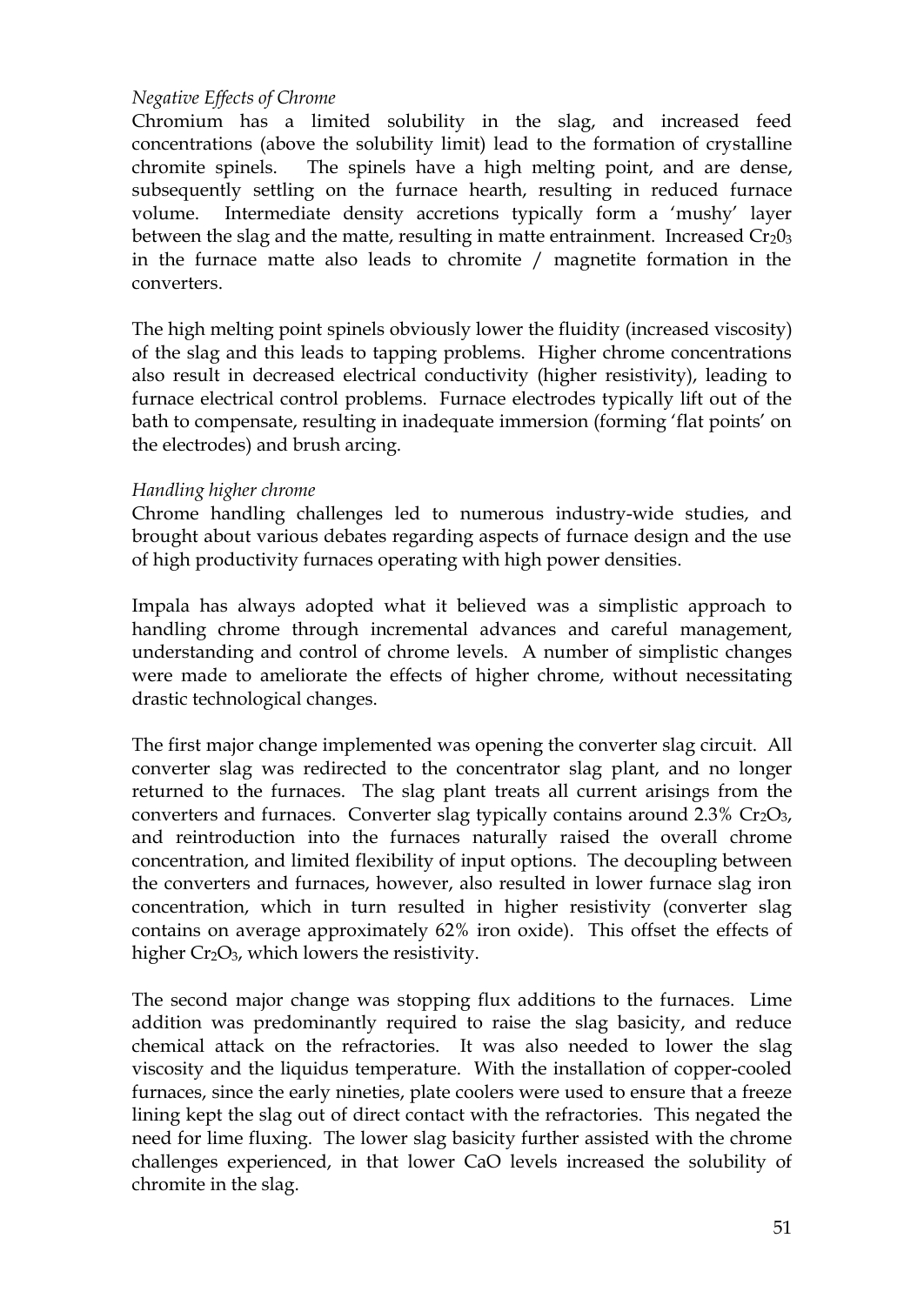The development and use of pyrometallurgical simulation packages greatly aided the understanding and control of feed sources such as UG2 / Merensky and toll concentrates. Simulation has become an important activity at Minpro, to assist in the management of toll concentrates. Accurate calculation of spinel formation, thermal conductivities, temperature profiling, and likely matte / slag compositions, are readily available for any feed mix.

The abovementioned initiatives have helped Impala to increase  $Cr_2O_3$  solubility from 0.9% to approximately 1.8%. This is enough to cope with foreseeable feed blends. To move beyond this point would however require further research and development.

# **Furnace Feed System**

Dry furnace feed was progressively introduced in the late eighties. Although the spray dryers were capable of producing a bone-dry product, paddle mixers were still used to control the feed moisture content to 5%. This was necessary to eliminate the high dust losses resulting from the use of belt conveyors.

Pneumatic conveyance upgrades were carried out on all dryers, and silo storage units (approximately 6 000 tons capacity) were introduced to provide a buffer between the furnaces and dryers. The dry-feeding upgrades resulted in modifications to the furnace charging systems, with a dramatic reduction in the number of charge pipes needed per furnace. The change ultimately led to better control on blacktop levels, drastically reducing the likelihood of furnace 'blow-backs', and abolished the need for manual rabbling. The dry concentrate also provided some smelting rate improvements.

Pneumatic conveyance furthermore allowed for a change from limestone to burnt lime, during the early nineties. The inherent hazardous properties of burnt lime previously limited its use, but the introduction of an enclosed charging system made this possible, and led to an approximate 5% increase in the smelting rate. The removal of all flux to the furnaces thereafter, not only assisted with the chrome challenges, but also provided additional benefits. A further increase of about 5% was observed in the smelting rate, and a massive working cost reduction was realised.

The first pneumatic conveyance system installed (on the 35 MVA furnace) was a lean-phase high velocity system, but had high wear rates on the system components. Choking problems were regularly experienced, especially when the system was started with any product in the transfer line. Since 1996, all pneumatic systems installed have been dense-phase, low velocity systems almost approximating plug-flow. These have proved to have low wear rates, and can be started with product in the transfer line.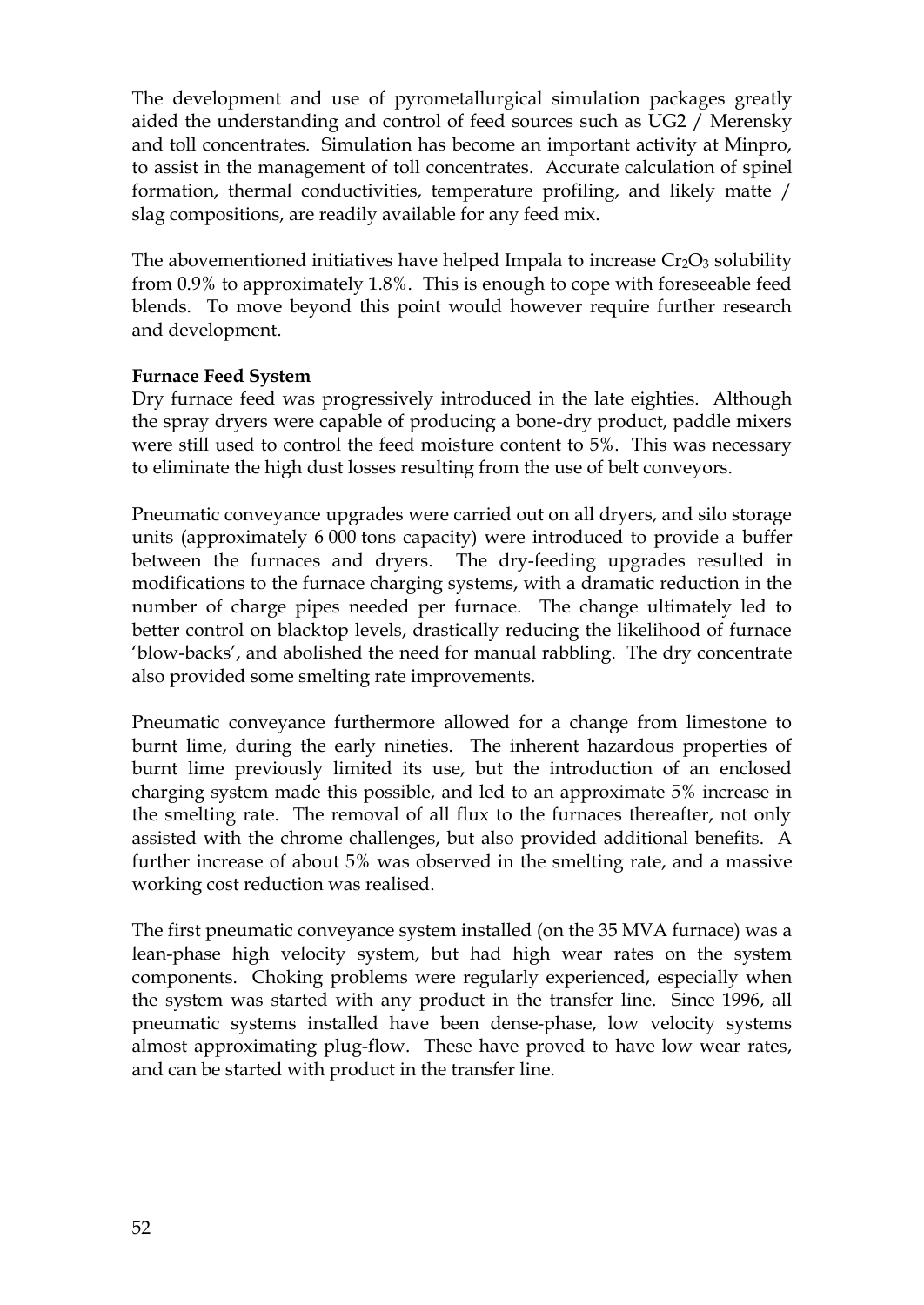## **ELECTRIC FURNACES**

#### **Furnace sizing and power input**

The basic geometry changes with furnace installations to date are provided in Figure 5. The optimum ratio of internal width to electrode diameter and furnace surface area was established early in both the copper-cooled and noncopper-cooled furnaces. After all the dimensional changes, severe sidewall erosion issues were solved, nearly doubling the refractory life in the affected areas.

| ၕ       | 등<br>ਵਿੱ      | <b>Description (metres)</b> |       |                              |                          |                            |                          |
|---------|---------------|-----------------------------|-------|------------------------------|--------------------------|----------------------------|--------------------------|
| ē       | ear<br>Ē<br>> | Length                      | Width | Electrode<br><b>Diameter</b> | <b>Electrode Spacing</b> | Matte / Electrode<br>Dist. | Slag / Electrode<br>Dis. |
|         | E             | (L)                         | (W)   | (D)                          | (E)                      | (M)                        | (S)                      |
|         | 1969          | 18.32                       | 4.14  | 0.89                         | 2.44                     | 2.24                       | 3.00                     |
|         | 1972          | 18.32                       | 4.14  | 0.89                         | 2.44                     | 2.24                       | 3.00                     |
| 3 (Old) | 1973          | 18.32                       | 5.36  | 0.89                         | 2.44                     | 2.24                       | 3.00                     |
| 3 (New) | 2001          | 25.88                       | 8.19  | 1.14                         | 3.20                     | 3.46                       | 4.68                     |
|         | 1974          | 23.81                       | 6.89  | 1.14                         | 3.20                     | 2.76                       | 3.91                     |
|         | 1991          | 25.90                       | 8.20  | 1.14                         | 3.32                     | 3.47                       | 4.69                     |



**Figure 5:** Changes in basic furnace geometry

With furnace geometries optimized over the years, the main challenge remained the increase in energy intensity in order to maintain constant temperature profiles throughout the bath, and to minimize spinel formation. This led to considerable industry innovation when high-intensity cooling elements entered the market, and debate raged on rectangular versus round furnaces. Impala still believes in a well-designed furnace with proven cooling elements and optimized geometry. It has also been realised that control of furnace inputs and maintaining constant power and furnace utilisation is essential to handling higher chrome contents. This has led to initiatives to minimize electrode breakages and ensure constant operation, which will be described in greater detail in forthcoming sections.

Application of higher phase voltage, without raising current levels, allowed for increased power input and higher furnace power densities, without affecting sidewall refractory life. The change in both the phase voltage and power density is illustrated in Figure 6. The figure illustrates a step change in installed power density and the phase voltage with the newer copper plate furnace installations.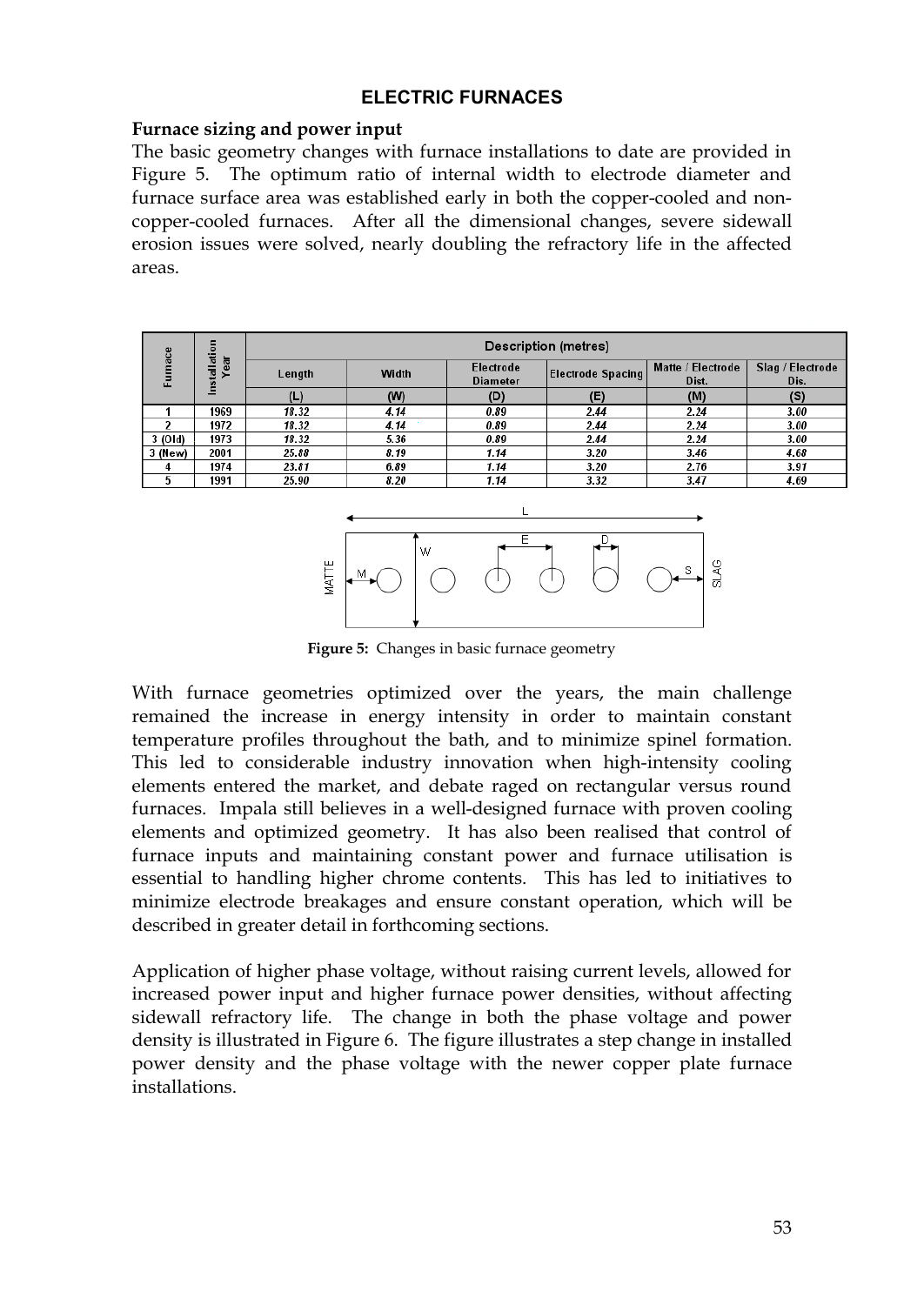Installation Changes in Hearth Power Density and Phase Voltage



**Figure 6:** Changes in installed hearth power density and phase voltage

The most recent installations, operating around 180 kW/m2, have proved to be well within safe operation for the selected cooling element type. Increased power density has, however, had an adverse effect on refractory life. Installations in the early sixties saw furnace lives of around 5 years, and this was increased to 10 years with the change to wider furnaces. Minpro furnaces operating today with plate coolers are requiring partial and full rebuilds every 5 – 6 years (as was the case in the 1960s).

This has led to investigations into refractory selection to improve refractory lives and will be discussed in the relevant section.

#### **Furnace backup cooling water system**

To maximize furnace refractory life, and ensure optimal furnace operation, the interruption of water supply to the coolers must be limited, to prevent accelerated erosion in the slag zone. With the newest 38 MVA furnace, a backup diesel generator was installed, to ensure water to the furnaces during periods of power and pump failure.

The backup system has been put to the test over the years, and has proved to be essential to limiting wall degradation. The success of the installation is, however, highly dependent on the availability of the generator. The infrequent need for its use necessitates maintenance and operational checks on a regular basis, to ensure its availability when required.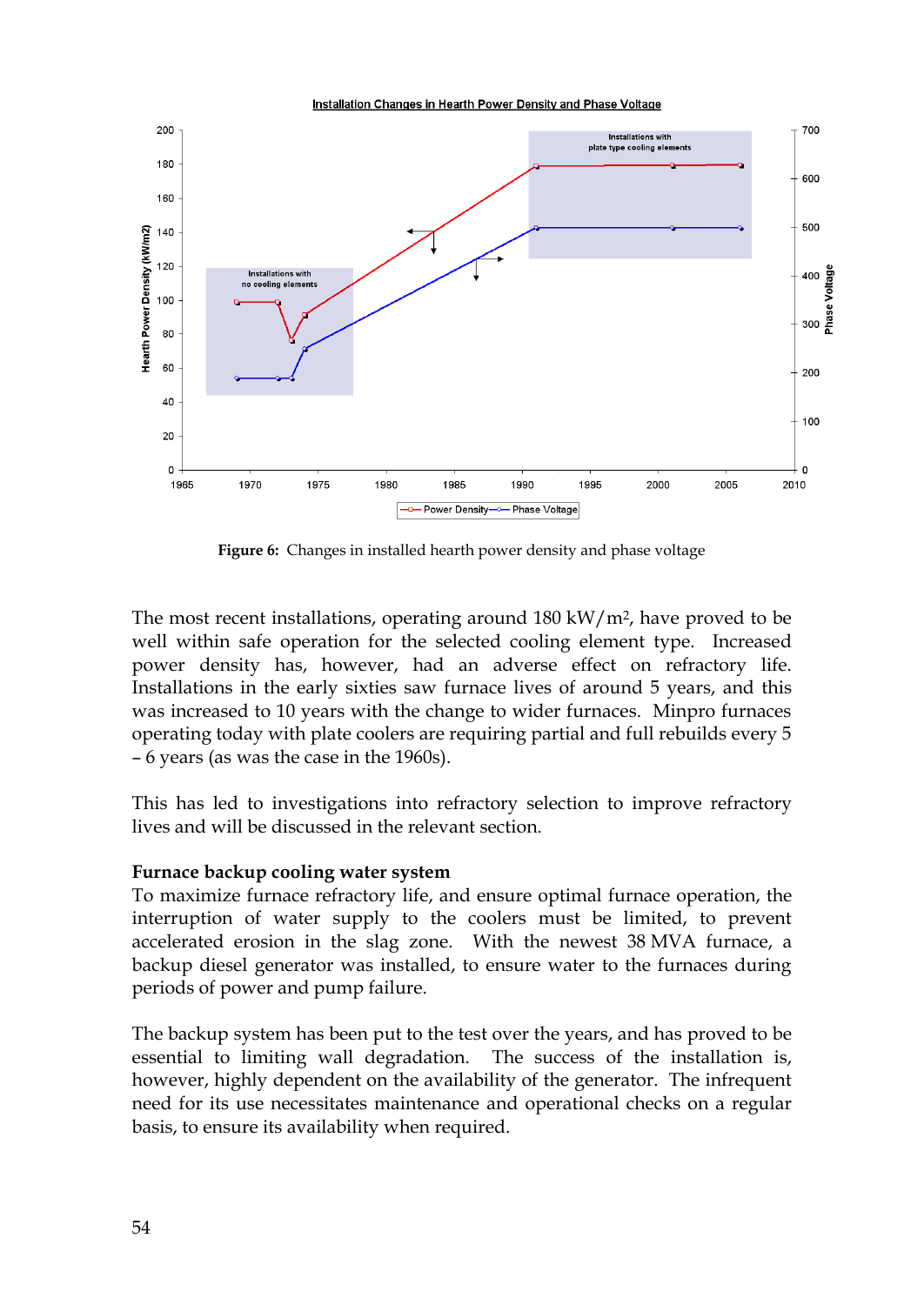## **Electrode management**

To limit spinel formation, and maximize furnace throughput, focus was placed on making full utilisation of furnace power. Operation for prolonged periods at reduced power levels has to be minimized to prevent build-ups in the colder furnace areas. Electrode breakages lead to reduced power levels, and result in colder areas forming around the affected phase area.

Impala makes use of Söderberg electrodes. The following design changes were implemented on the latest furnace installation, and significant benefits in terms of electrode breakages have been observed.

## *Contact pad water control system*

Improvements were made to minimize electrode breakages by focusing on producing sound, dense electrodes at all times. In addition to increased attention to electrode management by maintaining adequate paste levels, minimizing paste contaminants and ensuring good quality welding on the electrodes casings, design changes were implemented to further reduce the risk of electrode breakages.

An improvement in producing dense electrodes was achieved by raising the temperature of the cooling water supplied to the bus tubes and contact pads. The first copper-cooled furnace installation made use of cold water to the bus tube and contact pad circuit. This resulted in temperatures below the paste softening point at the electrode pad area. In turn this results in gaps / pockets forming in the baked paste which affects the integrity of the electrode.

With the latest furnace installation, the inlet water to the bus tubes and contact pads was maintained at approximately 50ºC. This was achieved by utilising a valve, controlled on a temperature loop, and a tank to mix the return water from the contact pads (approximately  $60^{\circ}$ C), with water supplied from the cooling circuit (45ºC). The change ultimately ensured a more constant temperature profile, and improved electrode integrity.

# *Use of Rogowski Coils*

The furnace transformer is electrically connected to the electrode column via a 40 kA water-cooled bus and flexible water-cooled cables. The distribution of electrical contact is adjusted with copper shorting bars at current distribution blocks mounted at the end of the water-cooled bus and on the electrode column.

Uniform current distribution to all eight contact pads is essential, to prevent the formation of holes in the electrode casing. This may result in pitting at the electrode tip, enhancing the probability of electrode breakages.

The older furnace systems relied on manual measurements (monthly) to ensure equal current distribution. Rogowski coils were installed on the newest furnace to improve this. The coils are connected to the down tubes, and allow for on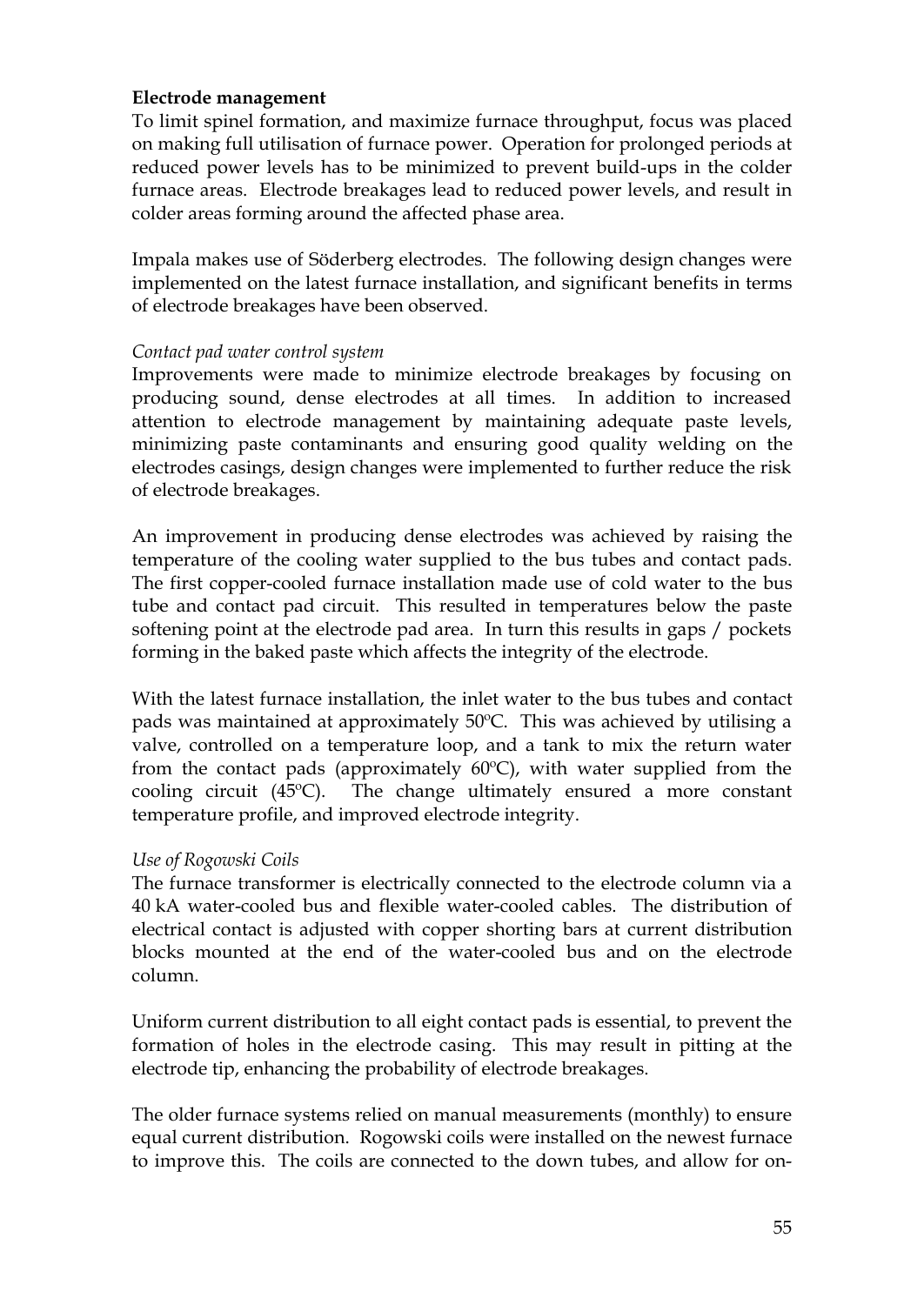line measurement and rapid engineering response, ensuring proper current distribution and minimized casing burn-through.

## *Purge air system*

In addition to current distribution control, maintaining clean contact between the pads and the electrode is essential. Older systems required switching off once per day to blow the electrode pads (this was obviously not efficient because of the power loss).

An automated cleaning system was installed, as a consequence. The purge air system makes use of compressed air, and is installed on a 'ring-main' around the electrode contact pad areas. The use of nozzles and solenoids allows for cleaning of the contact pads, ensuring good contact at all times without affecting production rates.

# *Dropper Cable Design*

A further simplistic improvement was made from older designs, to ensure equalised current distribution at the contact pads. Older designs used dropper cables distributing from a single nodal point to the eight contact pads. This resulted in half the electrode receiving almost 80% of the current, while the other pads connected to the longest dropper cables received the current balance, schematically shown in Figure 7. This led to the formation of holes in the electrode casings, and ultimately resulted in many electrode breakages.



**Figure 7:** Electrical current distribution and the effect of dropper cable lengths

The system change eliminated the unequal current load by splitting the feed point, and utilising dropper cables of equal length. The effects were immediately noted with the change, and electrode breakages were further reduced.

# **Furnace refractory selection**

The effect of basic furnace geometry on furnace refractory life has been addressed. Despite the presence of freeze-linings, the introduction of copper cooling and higher hearth power densities led to a reduction in furnace refractory life. The lives obtained in furnaces today are similar to what was observed in the sixties (5 – 6 years) before furnace geometries were optimized to reduce side-wall erosion. Higher chrome levels prevent any further increase in geometry as this will increase the likelihood of furnace build-ups.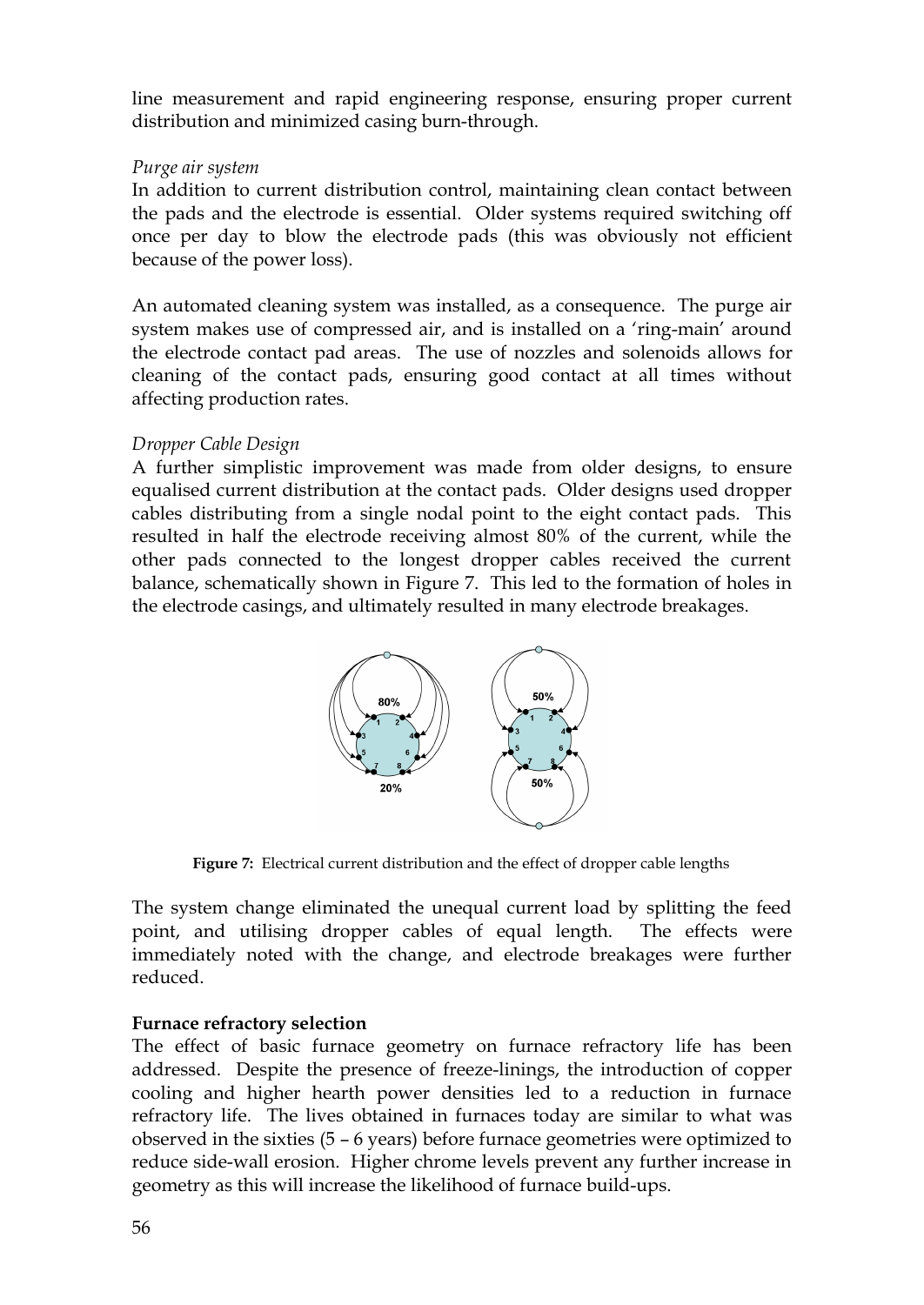At Mineral Processes, high-grade magnesia refractories have traditionally been utilised in the working lining of the furnaces. Although the Minpro slag is an acidic slag, the basic magnesia refractories were selected due to their ability to withstand high slag temperatures, and due to the good thermal conductivity of this brick type. As discussed, lime and limestone were also traditionally added to the furnaces, thereby increasing the basicity of the slag, and reducing the slag corrosion of the basic refractories.

The magnesia refractories are, however, prone to hydration and react with  $SO<sub>2</sub>$ gases at favouring temperatures. Hydration is likely to occur when magnesium oxide is exposed to moisture at temperatures below 350ºC (the reaction is accelerated at temperatures between 80ºC and 180ºC). Magnesia products will also react with sulphur and sulphur compounds at temperatures below 1100ºC.

In the years before copper cooling (side-wall cold-face temperatures in excess of 300ºC), refractory hydration was unheard of at Minpro, and sulphurous degradation of refractories had a negligible effect.

Copper cooling, however, brought the refractory linings into the temperature zone where these effects can have a detrimental impact. Typical copper plate cooler hot-face temperatures at Impala are of the order of 180ºC, while copper cooler cold-face temperatures can be as low as 45ºC. At present, the effects of hydration, and sulphurous attack on the refractories are evident in areas adjacent to the cooling elements in both operating furnaces at Impala.

Sulphurous attack of the copper plate coolers is also evident. This is, however, not a major concern, as there is no risk of water entering the furnace as a result of this type of attack, since all coolers at Minpro are shallow-cooled.

The need to consider alternative refractories for copper-cooled furnaces was realised, and a variety of combinations have been tested on the hot and cold faces in several furnace panels. Two general types of refractories tested (alumina-chrome and magnesia-chrome) proved to be very successful. The furnace panel tests were also confirmed in laboratory-scale slag induction furnaces.

The alumina-chrome bricks resist dissolution in slag to higher temperatures than all the other refractory options, are immune to hydration, and resist sulphurous atmospheres when used above 500ºC. These bricks are, however, more expensive than the magnesia bricks, and have a lower thermal conductivity. As such, the interruption of water supply to the coolers must be limited to prevent accelerated erosion in the slag zone.

Magnesia-chrome bricks have always been good candidates in non-ferrous acid slag processes, and provide specific advantages over high magnesia alternatives. Once again, better resistance to slag dissolution is evident, and the bricks are considered to be resistant to  $SO<sub>2</sub>$  attack above 1200 $^{\circ}$ C. The magnesia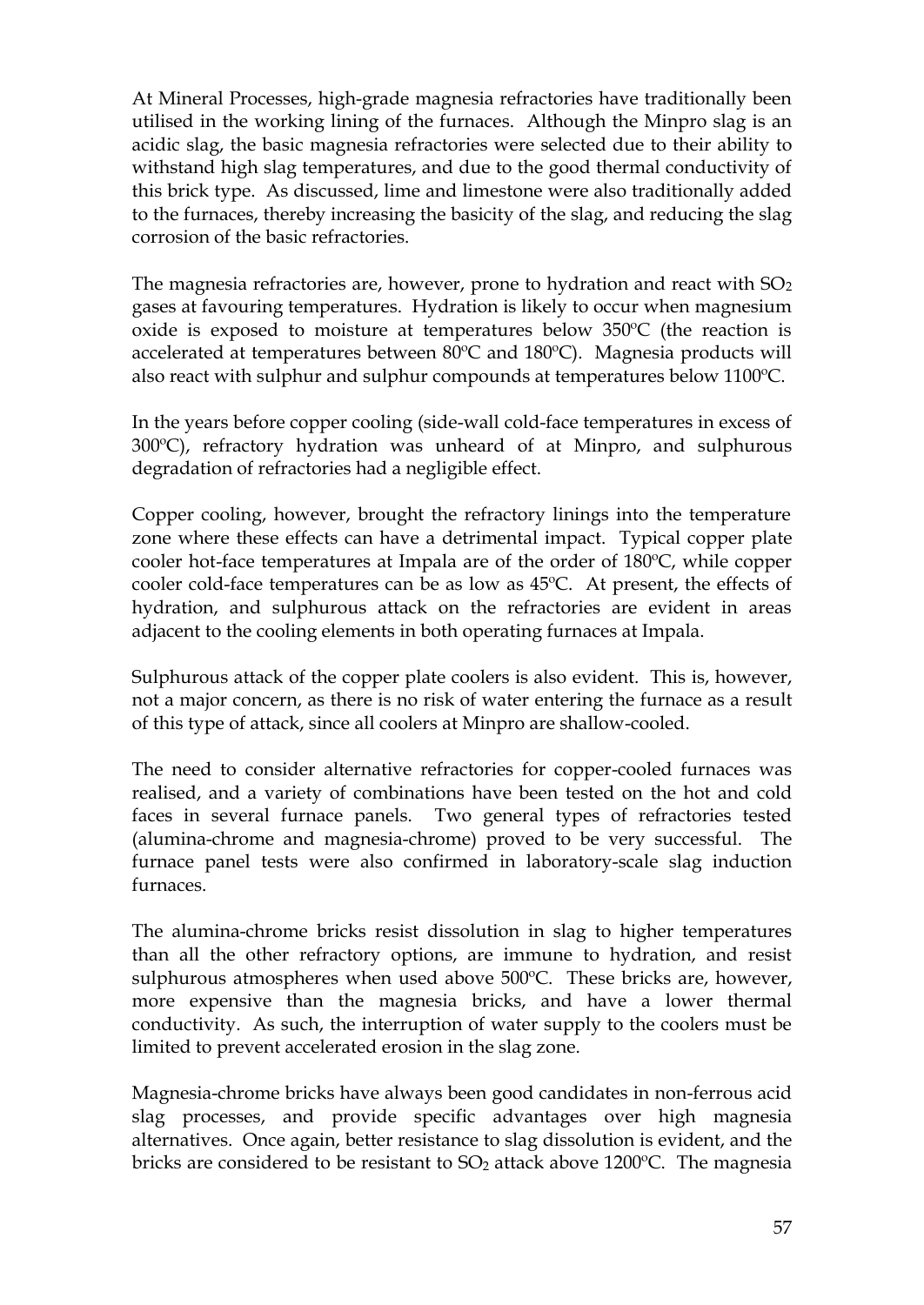content still makes the brick prone to hydration, limiting its use on the cold wall and areas adjacent to copper coolers.

New furnace installations at Impala will see a move away from conventional magnesia refractories, and combinations of alumina-chrome and magnesiachrome will be utilised on the hot and cold faces.

# **Tap-hole repairs**

Prior to 1996, 'run-outs' were experienced on a regular basis during 700 mm drilling repairs of matte tap-blocks. This led to a procedural review, with particular attention placed on the drill preparation phase of the repair. The following changes were implemented to aid safe maintenance practice.

The cooling water to the tap-hole block and relevant copper cooler is now fully opened, while the furnace liquid level is dropped until slagging occurs, and the matte reaches an acceptable level. Immediately after achieving the required matte level, the hole is plugged with a clay stopper. Approximately 6 tons of reverts (cold dope) is then added directly behind each tap hole, and the first electrode phase is isolated while the other two phases are reduced to 1 MW each.

The changes to the preparation procedure have reduced the run-out frequency during any tap-hole repairs to zero. This has reduced the safety risks considerably, and has enhanced productivity by reducing the time required to drill to the required depth for the repair of a tap-block.

#### **PEIRCE-SMITH CONVERTER CHANGES**

#### **Operational changes**

To cope with high chrome peaks in the furnace feed, electrodes are pushed down to raise bath temperatures and ensure fluidity. The effects of higher furnace matte temperatures during these times are seen in Peirce-Smith converter operation. The reactions occurring during the blowing of furnace matte in the converters are exothermic, resulting in a rise in bath temperature. Unless controlled, through addition of reverts (cold dope), the high bath temperatures would result in much increased refractory wear.

Furnace matte temperatures have been seen to rise beyond 1355ºC at higher chrome levels, compared to approximately 1300ºC at normal levels. This resulted in reviewing blowing procedures, and heavy reliance on revert addition to limit refractory wear as well as base-metal losses.

Much emphasis was subsequently placed on optimizing converter lives, and significant improvements were observed when utilising larger quantities of cold dope immediately after matte is poured into the converters. This has become the norm during periods when higher furnace matte temperatures are experienced. The use and maintenance of pyrometers for temperature control also became increasingly more important.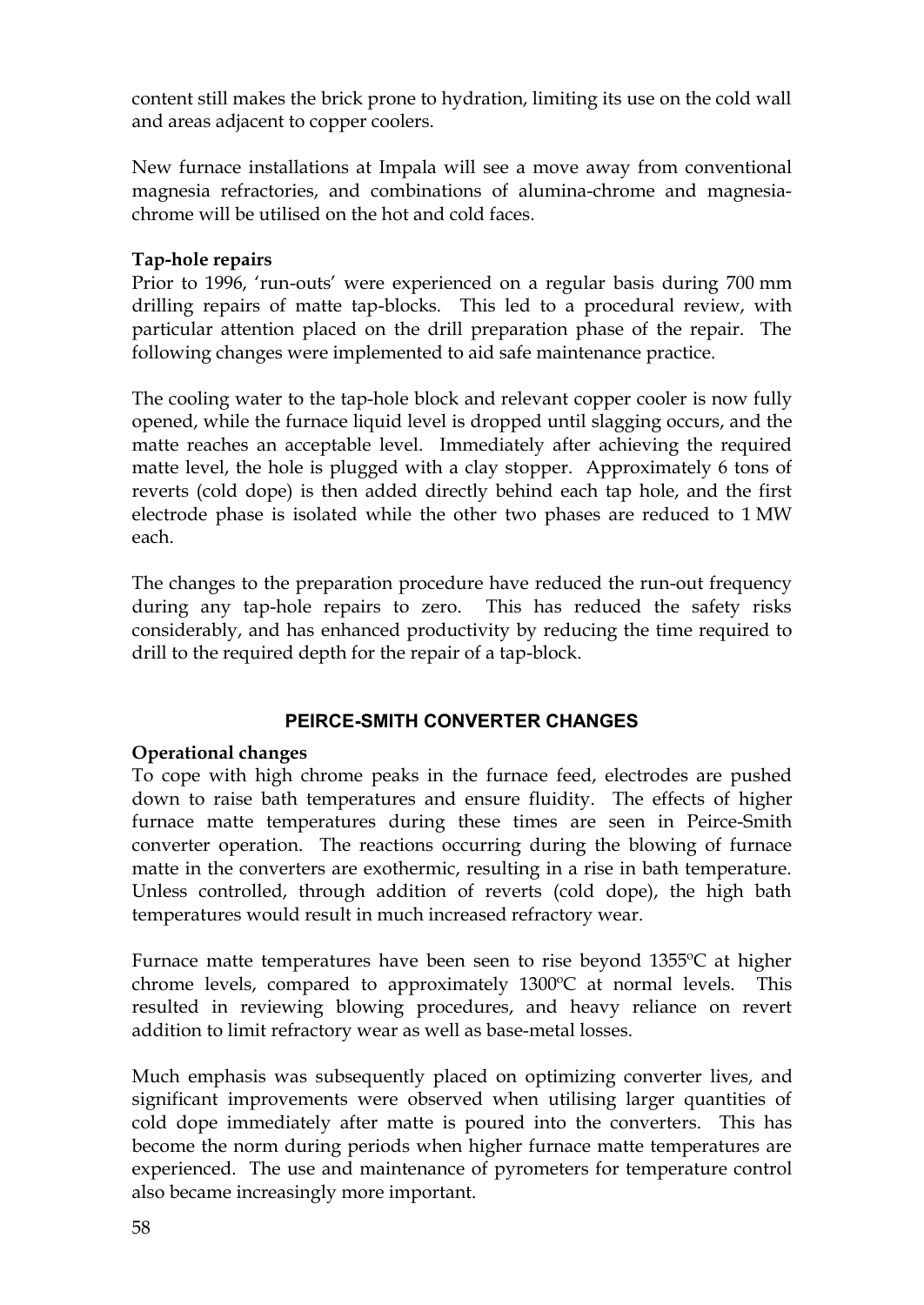# **Changes in converter design**

Impala's unprecedented growth necessitated the installation of two new converters - double the volume, and double the blowing capacity of the existing converters. The two new  $12' \times 24'$  Peirce-Smith installations, operating with air flow rates of 22 000 Nm3/h (through 32 tuyeres with a 50 mm diameter), were to supplement the existing four smaller converters each operating at 11 000 Nm3/h. The main reason for exactly doubling the blowing rate, converter capacity and matte ladle capacity was that the basic blowing 'recipe' could be maintained, thus requiring minimal operator training and production interruption.

Both the old and the newer installations operate with Kennecott punching systems, and are lined with magnesia-chrome refractories.

A number of changes were made on the new installations to simplify operation and ensure maximum utilisation. These changes are briefly discussed below:

# *Automated flux and revert addition systems*

A new flux and revert (cold dope) system was incorporated with the upgrade. The system consists of two automated skips and two batching bins for handling the reverts and the flux separately.

A weighing system was introduced on the flux and revert batching bins, to enable known quantities of flux and reverts to be added. In addition, a feeder from the bin was installed with a variable speed drive to enable control of the flux addition rate.

The main benefits that the system changes allowed for were:

- · Enhanced control of flux and revert addition, enabling more consistent slag compositions
- · Better control on bath temperatures, allowing for fine-tuning with the rate addition. This has become increasingly more important with campaigns to improve converter lives, and handling the temperature spin-off effects from higher chrome handling.
- · Improved aisle coordination. The demand on crane activities for revert addition being eliminated
- · Improved production rates, since converters are not required to turn out of stack for revert addition.

# *Drive Systems*

The new converters were installed with electric drive motors for normal operation, and air motors for emergency conditions (*e.g.* during power failures). The air motors are essential to control the converter position during power outages or electric motor failure. The older small converter installations only had air motors.

The biggest design change was the use of a Bogi-flex drive consisting of a spider, gearbox, couplings, brakes, and clutches. The Bogi-flex drive provided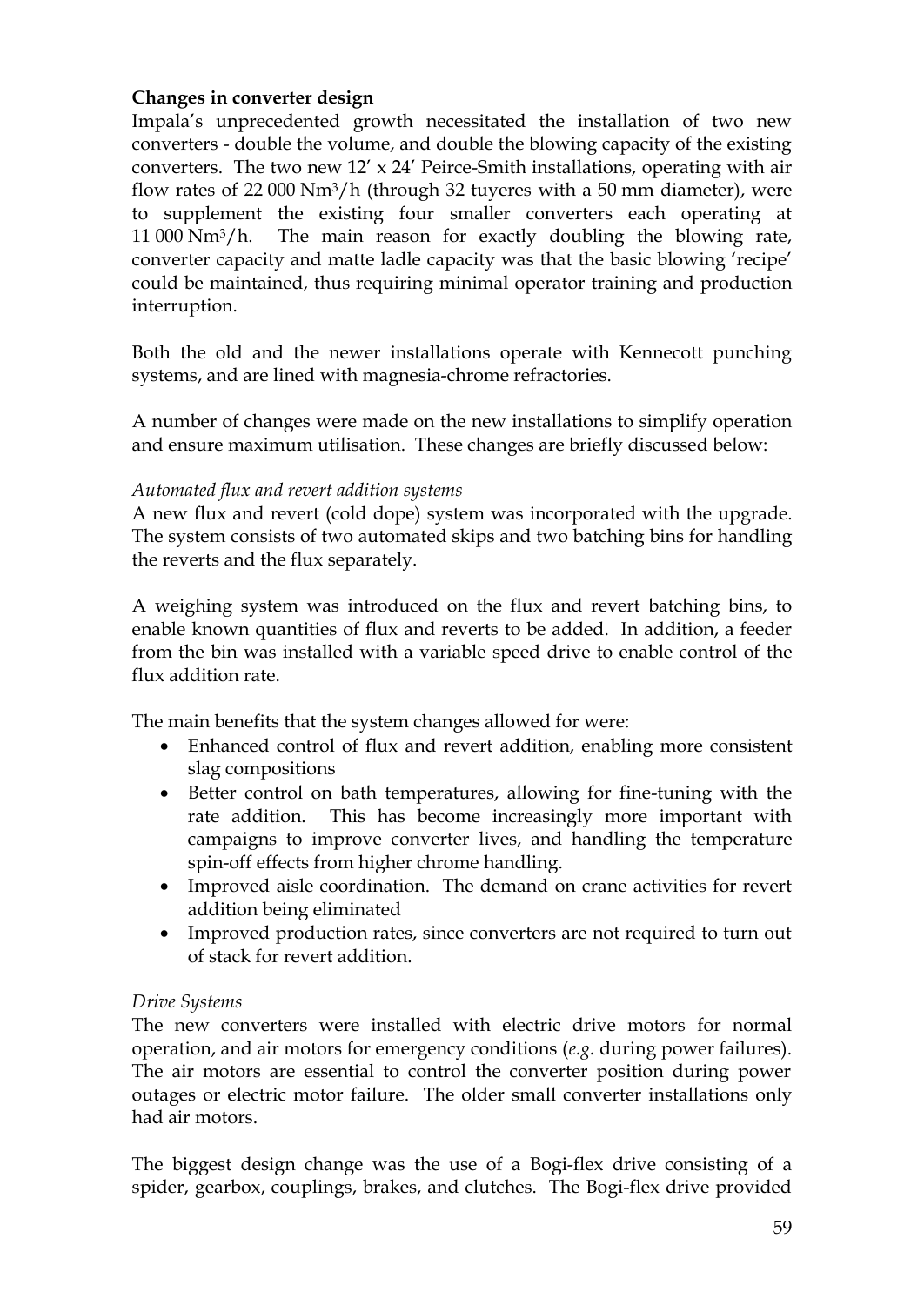two main benefits when compared to the traditional positioning at the bottom of the ring gear. The primary benefit is that the drive positioning on the side of the converter eliminated the risk of damage during a burn-through or in the situation of hot molten slag or matte running along the shell onto the drives. In addition to this, the Bogi-flex drives were able to accommodate the converter shell expansion due to the extreme operating temperature ranges, and also bending of the shell over the long term.

#### *Adiabatic dry-wall evaporative coolers*

Another major change from the older converting systems was the introduction of dry-wall evaporative coolers for each of the new converter installations. The coolers were introduced to limit the final gas temperature delivered to the acid plant scrubber, thus limiting the need for major changes to the scrubber plant and all associated auxiliaries.

The system is completely automated, with control direct from the PLC SCADA, and has proven to be a trouble-free system requiring minimal maintenance. The main areas of wear requiring monitoring are on the water lances.

# **ENVIRONMENTAL CHALLENGES**

# **Sulfacid installation**

The need to treat furnace off-gases in a separate process from the converter offgases, led to an in-depth review of all available technologies. It was essential to de-couple the two off-gas streams (furnaces and converters) to limit emissions in the case of either process being off-line.

The treatment route for low strength  $SO_2$  gas (<1% v/v), proved to be a difficult exercise, and, although a number of alternatives exist, many are undesirable options because of the by-products formed.

Keeping to a common-sense approach in process selection, it was decided to look at other industries (outside of platinum, and mining in general) to find the best-suited technology. Of all the options considered, the most sustainable and attractive process was that used in paint pigment industries of Europe, namely the Sulfacid™ process. The technology makes use of activated carbon and spray systems in a number of fibreglass reactor sets, allowing for removal efficiencies in excess of 80%.

The main reasons for selection were:

- · Very simple process, requiring minimal number of operators and maintenance staff
- · Proven technology, extensively used in the paint pigment industry worldwide
- Modular plant, can be expanded to improve throughput and efficiency
- · A saleable sulphuric acid product can be sold over the fence to an existing fertilizer producer
- · Low capital expenditure, erected for approximately R65m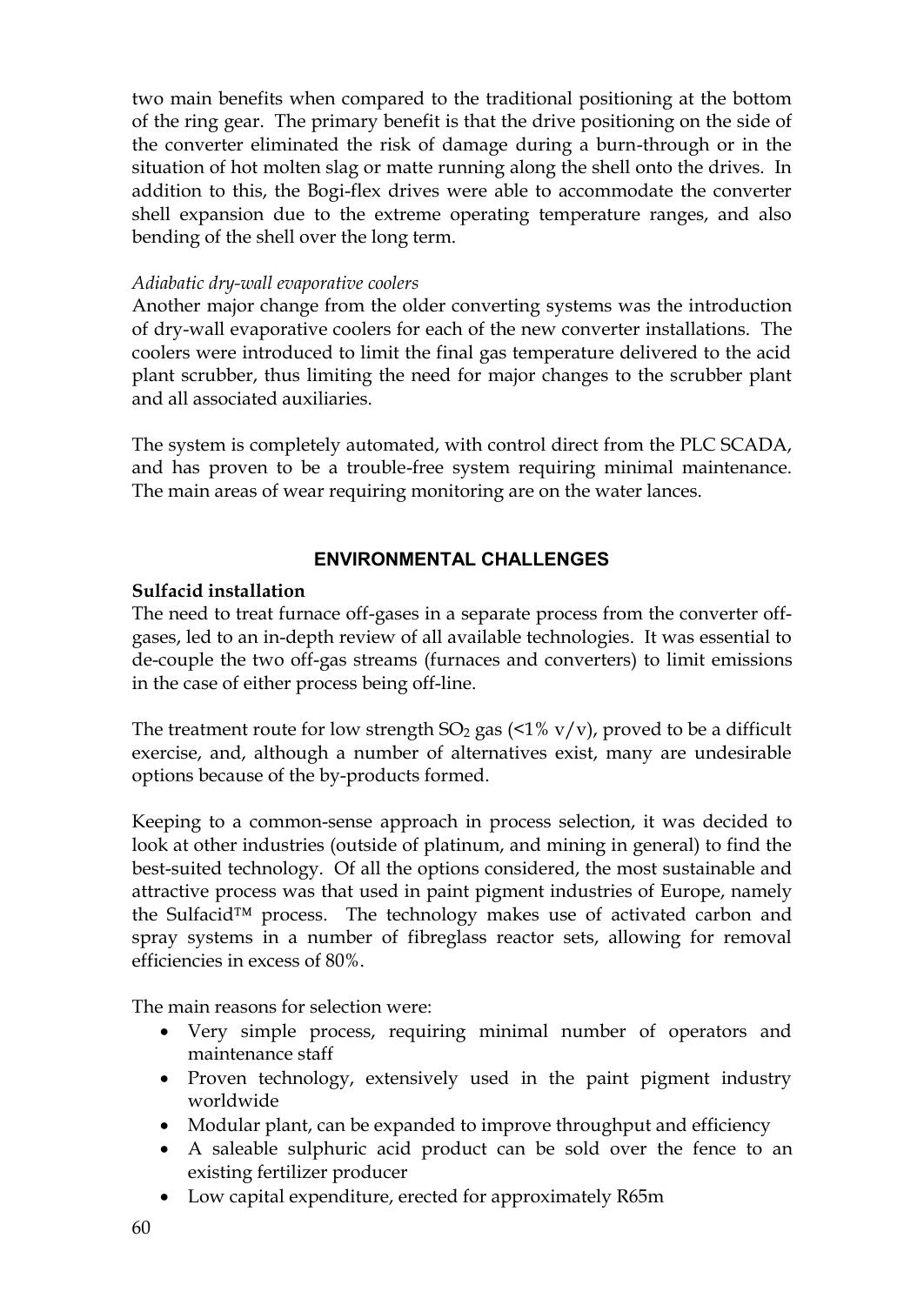· Low operating expenditure, only consumables are the catalyst, which requires replacement every 5 – 6 years. Minimal pump installations, and very little overall moving parts in the process.

The Sulfacid<sup>™</sup> process relies on exothermic conversion of  $SO<sub>2</sub>$  on an activated carbon catalyst, and safe operation is dependent on concentration limits of sulphur dioxide and sulphur trioxide fed to the plant. The generation of hot spots, through high localised sulphur concentrations in the catalyst bed, does pose a fire hazard. This has demanded that the furnaces operate with enough black top to reduce freeboard temperatures and limit  $SO<sub>3</sub>$  formation to the Sulfacid<sup>™</sup> plant. The furnace off-gas is furthermore diluted with an ambient air intake, to limit the formation of possible hot-spots, and remove any process risk.

The plant has been in operation for nearly 5 years, and has proven to be an excellent technology choice due to the various advantages it offers over alternative technologies.

# **Emission reduction strategies**

With strategies aimed at reducing gaseous and particulate emissions, a focus has been placed on primary abatement processes currently installed, in order to derive maximum benefit from these processes, before proceeding with costly secondary and tertiary processing. This has been, and continues to be, an ongoing process at Impala, with a phased approach to minimize emissions in line with current legislation to limit the effects on the environment, employees, and the surrounding communities.

In addition to a major capacity upgrade on the acid plant, a number of smaller capital initiatives have been instigated to reduce fugitive gas emission by improving the gas capture mechanisms at source. Ducting designs have been revisited on both the converters and furnaces to ensure efficient gas transport, limit dust fall-out, and maintain temperature profiles to avoid gas condensation. Optimizing these parameters is essential to maintain good suction, limit downtime, and ultimately reduce fugitive gas release. A ringmain ducting was installed on the converter off-gas, to add redundancy to the circuit, enabling maintenance without jeopardising production or emission control.

A number of smaller changes were made in both the Acid and Sulfacid™ plants, aimed at improving throughputs and process efficiencies. Excellent results have been achieved with minimal capital investment. The result of the initiatives implemented, has been a large reduction in the  $SO<sub>2</sub>$  and particulate emission rate over the past few years. This has been attributed to the improved capture of gases at source, and availability of the abatement processes, notwithstanding the large increase in throughput and sulphur input.